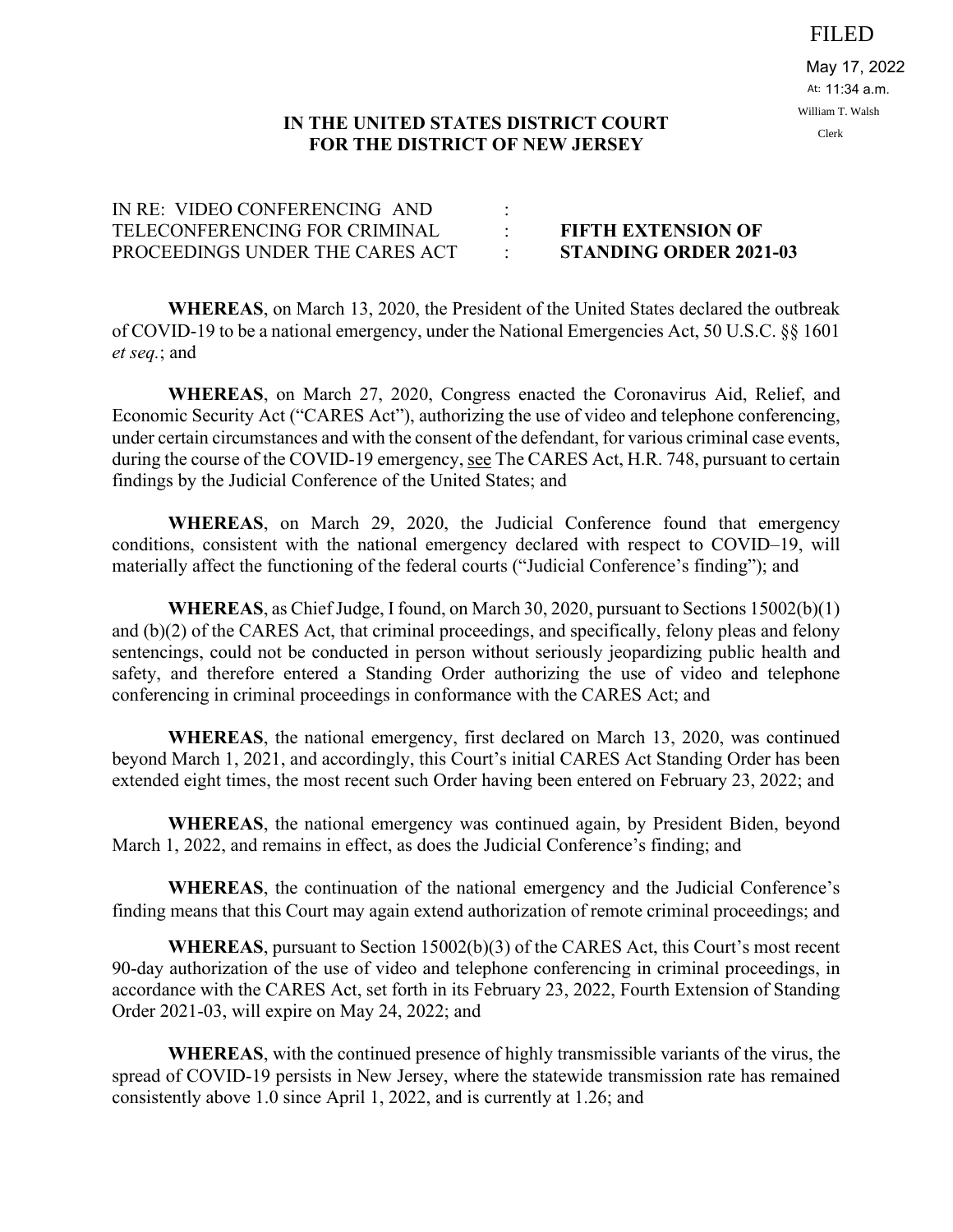**WHEREAS**, during the past two months, since the March 16, 2022 entry of the Court's Standing Order 2022-01, the average positive test rate has increased from 2.2% to 10.7%, and the community risk levels of this State have increased from "low" in all 21 counties, to "high" in 10 counties (including Camden County, the location of our Camden courthouse), and "medium" in 11 counties (including Essex and Mercer Counties, the locations of our Newark and Trenton courthouses); and

**WHEREAS**, this Court, therefore, still finds it necessary to continually monitor the conditions in each of its three vicinages and to implement corresponding CDC recommendations; and

**WHEREAS**, in accordance with CDC guidance, and pursuant to Standing Order 2022-01, on May 16, 2022, this Court reinstated the indoor mask mandate in our Camden courthouse, requiring all individuals, regardless of vaccination status or individual risk, to wear masks indoors and in public, while Camden County's community risk level remains high; and

**WHEREAS**, despite medical advances, including the widespread availability of vaccines, and the fact that 75% of this District's population has been fully vaccinated, less than 50% of those fully vaccinated have received a booster, and substantial numbers of persons remain at high risk from COVID-19, and therefore, precautions must be maintained; and

**WHEREAS**, the courthouses of this District continue to operate under restrictive entry conditions, consistent with this Court's prior Standing Orders, and will do so for the foreseeable future; and

**WHEREAS**, many detainees housed in this District's detention facilities remain unvaccinated and/or unboosted, as do many staff of such facilities and others responsible for facility and Court security; and

**WHEREAS**, although this Court resumed in-person proceedings on February 1, 2022, due to the continued risk of COVID-19 transmission in detention facilities and the community, it still remains necessary to conduct proceedings remotely when the interests of justice require it; and

**WHEREAS**, as Chief Judge, I find, therefore, that there are still enhanced risks of inperson proceedings to defendants, the population of detention centers, and to court participants; and

**WHEREAS**, I further find that video and teleconference proceedings held pursuant to the Court's prior CARES Act Orders have been effective and have substantially furthered the ends of justice and have substantially avoided causing serious harm to the interests of justice, particularly as to the interests of the defendants who have consented to the same; and

**WHEREAS**, I, as Chief Judge, find, pursuant to Section 15002(b)(1) of the CARES Act, that due to the continuing effects of COVID-19, many criminal proceedings still cannot be conducted in person without seriously jeopardizing public health and safety, and that pursuant to Section 15002(b)(2) of the CARES Act, many felony pleas under Rule 11 of the Federal Rules of Criminal Procedure and many felony sentencings under Rule 32 of the Federal Rules of Criminal